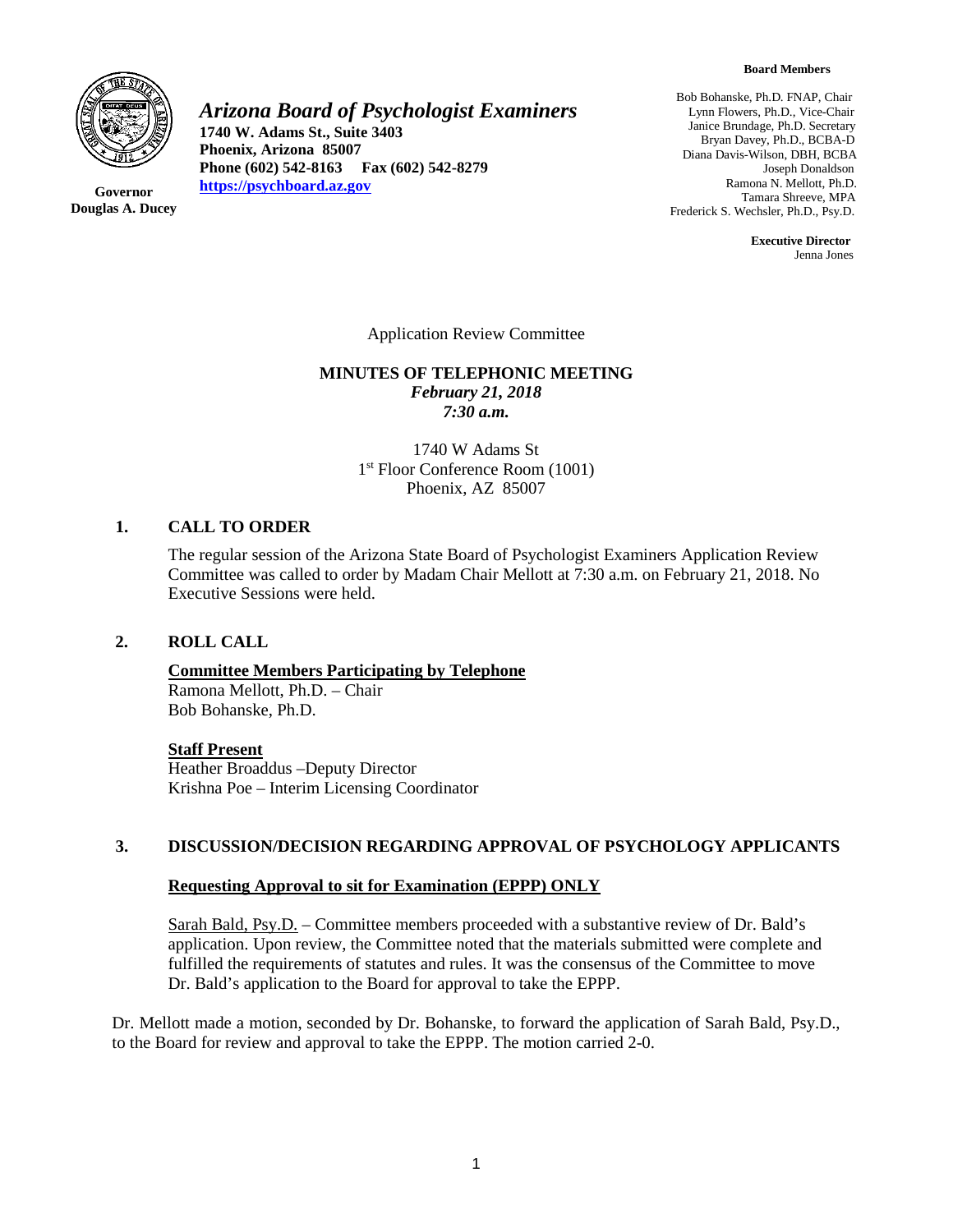## **Requesting Approval to sit for Examination (EPPP) & Licensure**

Kara Beck, Ph.D. – Committee members proceeded with a substantive review of Dr. Beck's application. Upon review, the Committee noted that the materials submitted were complete and fulfilled the requirements of statutes and rules. It was the consensus of the Committee to move Dr. Beck's application to the Board for approval to take the EPPP and licensure upon a passing score and payment of the prorated license fee.

Lisa Spanierman, Ph.D. – Committee members proceeded with a substantive review of Dr. Spanierman's application. Upon review, the Committee noted that the materials submitted were complete and fulfilled the requirements of statutes and rules. It was the consensus of the Committee to move Dr. Spanierman's application to the Board for approval to take the EPPP and licensure upon a passing score and payment of the prorated license fee.

Meredith Van Tine, Psy.D. – Committee members proceeded with a substantive review of Dr. Van Tine's application. Upon review, the Committee noted that the materials submitted were complete and fulfilled the requirements of statutes and rules. It was the consensus of the Committee to move Dr. Van Tine's application to the Board for approval to take the EPPP and licensure upon a passing score and payment of the prorated license fee.

Robert DiCarlo, Ph.D. – Committee members proceeded with a substantive review of Dr. DiCarlo's application. Upon review of his post-doctoral requirements, the Committee noted that the Board can only accept 40 hours worked per week pursuant to A.R.S. §32-2071(H*).*The Committee directed Board staff to contact Dr. DiCarlo's supervisor to submit a new post-doctoral verification form. It was the consensus of the Committee to move Dr. DiCarlo's application to the Board for approval to take the EPPP and licensure upon a passing score, payment of the prorated license fee, and receipt of the Post-Doctoral verification from Dr. DiCarlo's supervisor.

Sara Frye, Ph.D. – Committee members proceeded with a substantive review of Dr. Frye's application. Upon review, the Committee noted that the materials submitted were complete and fulfilled the requirements of statutes and rules. It was the consensus of the Committee to move Dr. Frye's application to the Board for approval to take the EPPP and licensure upon a passing score and payment of the prorated license fee.

Dr. Bohanske made a motion, seconded by Dr. Mellott, to forward the applications of Kara Beck, Ph.D., Lisa Spanierman, Ph.D., Meredith Van Tine, Psy.D., and Sara Frye, Ph.D., to the Board for review and approval to take the EPPP and licensure upon a passing score and payment of the prorated license fee and to forward the application of Robert DiCarlo, Ph.D. to the Board for approval to take the EPP and licensure upon a passing score and payment of the prorated license fee and upon receipt of the postdoctoral verification form from his supervisor. The motion carried 2-0.

## **Requesting Approval of Licensure by Waiver**

Chad McWhinne, Ph.D. **–** Committee members proceeded with a substantive review of Dr. McWhinne's application and subsequent submission. Upon review, the Committee noted that the materials submitted were complete and fulfilled the requirements of statutes and rules. It was the consensus of the Committee to move Dr. McWhinne's application to the Board for approval of licensure upon payment of the prorated license fee

Julie Myers, Ph.D., **–** Committee members proceeded with a substantive review of Dr. Myers's application and subsequent submission. Upon review of the supplemental materials Dr. Myers provided, the Committee noted that she is applying pre-internship experience hours (750 hours)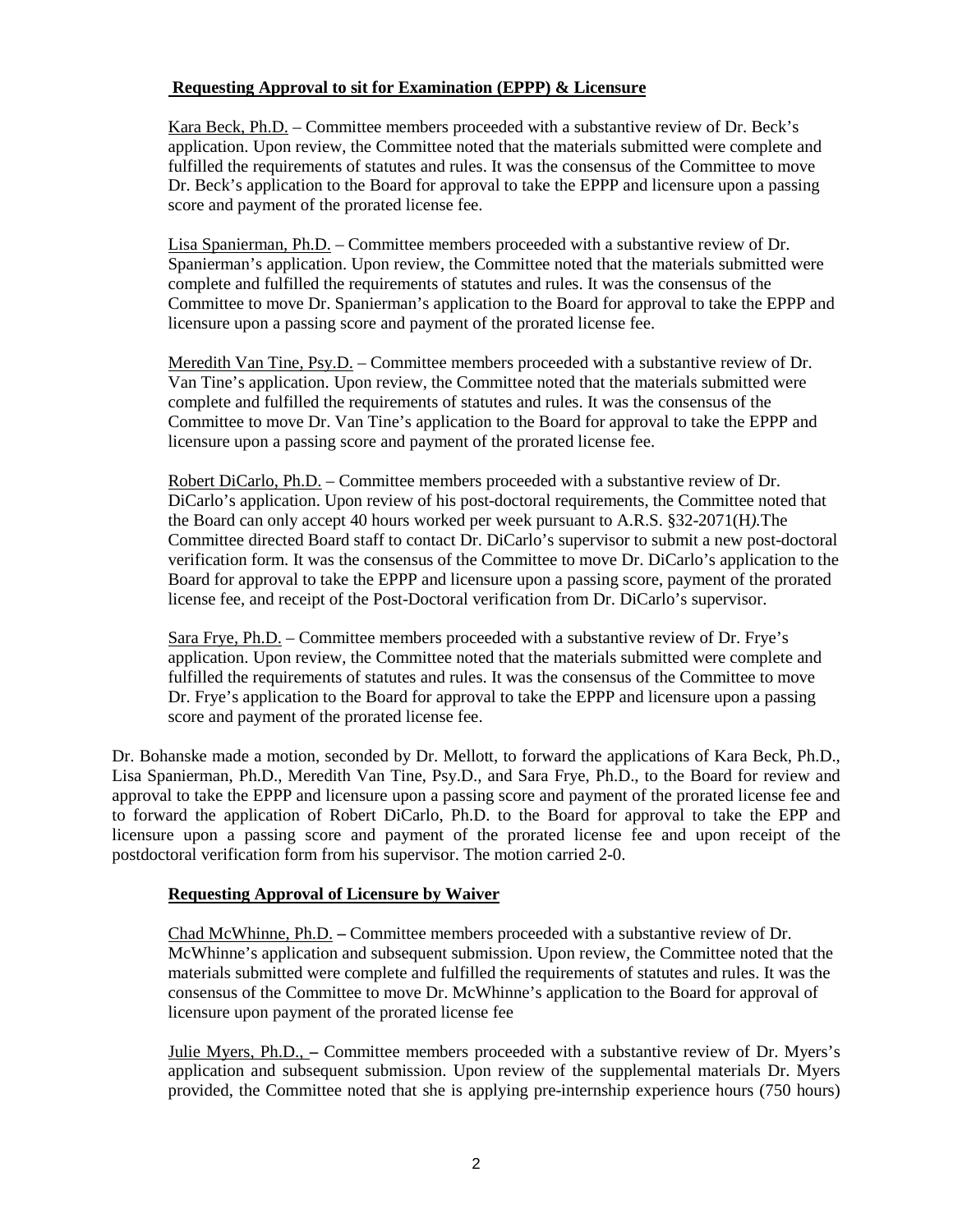toward licensure. It was noted that the Supervised Preinternshio Verification form was submitted by the Site Director, Richard Rogers, Ph.D., to account for these pre-internship hours. Supervised Pre-internship hours must be verified by the Doctoral Program Training Director or Faculty Supervisor pursuant to A.R.S.  $\S$  32-2071(E)(2-6). The Committee is requesting that the Supervised Pre-internship Experience Verification form be completed and submitted by the Doctoral Program Training Director or Faculty Supervisor. Additionally, Dr. Myers may wish to submit Post-Doctoral Professional Experience hours for consideration.

Rob Morgan, Psy.D. **–** Committee members proceeded with a substantive review of Dr. Morgan's application. Upon review, the Committee noted that the materials submitted were complete and fulfilled the requirements of statutes and rules. It was the consensus of the Committee to move Dr. Morgan's application to the Board for approval of licensure upon payment of the prorated license fee.

Ronald Ruff, Ph.D. **–** Committee members proceeded with a substantive review of Dr. Ruff's application. Upon review of his Core Program Requirements, the Committee noted that his coursework is deficient in the following four (4) areas, which does not meet the requirements of A.R.S.  $§32-2071(A)(4)(a)(d)(f)(h):$ 

- Scientific and Professional Ethics and Standards in Psychology
- Cognitive-Affective Basis of Behavior
- Individual Differences
- Treatment Modalities

At this time, the Committee is requesting that he submit additional coursework and/or have official transcripts sent directly to the Board office for additional courses which may meet Core Program Requirements for licensure. Additionally he may wish to take additional courses and have official transcripts sent to the Board office upon completion for consideration. The Committee noted that he has not taken EPPP. The Committee noted that if his application is approved he will be required to sit for the EPPP Pursuant to A.R.S.  $\S 32-2072(A)(1-2)$ .

Dr. Mellott made a motion, seconded by Dr. Bohanske, to forward the applications of Chad McWhinne, Ph.D. and Rob Morgan, Psy.D., to the Board for review and approval of licensure upon payment of the pro-rated licensure fee and to request additional information from Julie Myers, Ph.D. and Ronald Ruff, Ph.D., regarding the deficiencies discussed in their applications. The motion carried 2-0.

## **Requesting Approval for Licensure by Credential**

Donald Gieck, Ph.D. **–** Committee members proceeded with a substantive review of Dr. Gieck's application. Upon review, the Committee noted that the materials submitted were complete and fulfilled the requirements of statutes and rules. It was the consensus of the Committee to move Dr. Gieck's application to the Board for approval of licensure upon payment of the prorated license fee.

Dr. Mellot made a motion, seconded by Dr. Bohanske, to forward the application of Donald Gieck, Ph.D. to the Board for review and approval of licensure upon payment of the pro-rated licensure fee. The motion carried 2-0.

# **4. DISCUSSION, CONSIDERATION, AND POSSIBLE ACTION REGARDING RECOMMENDATION TO THE BOARD PERTAINING TO APPROVAL OF TEMPORARY LICENSE APPLICANTS AND APPROVAL OF POSTDOCTORAL WRITTEN TRAINING PLAN**